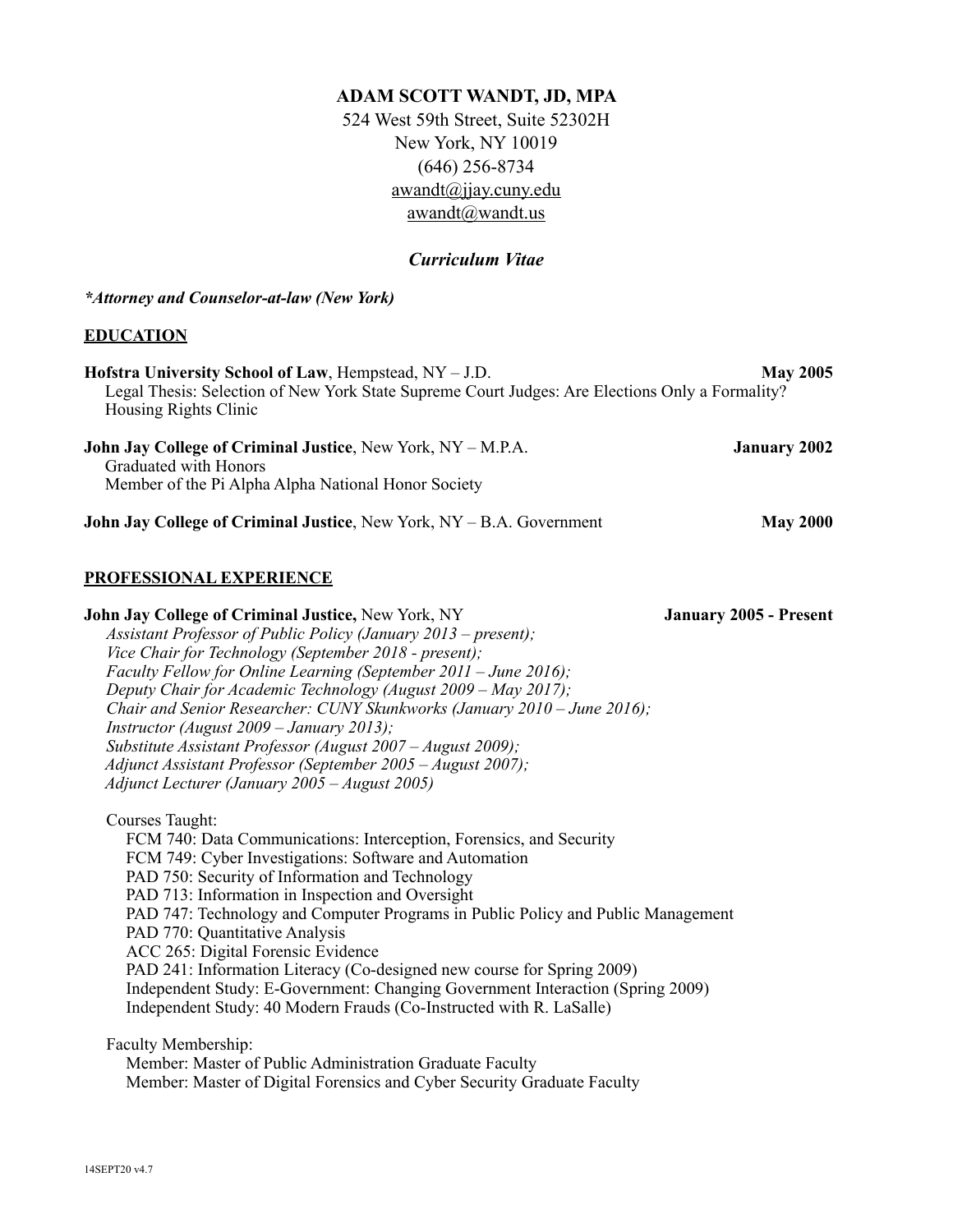#### Other Activities:

*Instructor* 

Senator: John Jay College Faculty Senate (*2020-present*) Member: John Jay College, College Council (*2020-present*) Member: CUNY IT-Steering Committee (2012 - 2013) Provost's Representative: CUNY, Committee on Academic Technology (2009-2016) Co-Founder and Chair: The CUNY Skunkworks Academic Technology Research and Development Group Researcher: Center for Cybercrime Studies Academic Director: JJC Instructional Design Program Member: Technology Advisory Committee Member: Task Force on Distance Education Policy and Practice Member: Technology Sub-Committee of the Curriculum Committee Member: ITSS and CAT Technology and Pedagogy Workgroup Co-Chair: iTunes U Workgroup HETS Certified: Distance Learning Faculty Development Program Trainer Faculty Advisor: Student Technology Association Faculty Advisor: John Jay College Photography Association

### Association of Inspectors' General, New York, NY February 2012 – Present

Institute Instructor for digital forensics, smartphone investigations/security, and social media investigations for the Certified Inspector General (CIG) and Certified Inspector General Investigator (CIGI) programs.

#### **Sinnreich Safar & Kosakoff LLP, Central Islip, NY** July 2004 – October 2006

*Summer Associate (July 2004 – June 2005) Law Clerk (June 2005 – October 2006)*  Researched issues of law for use in litigation preparation. Drafted complaints, answers and various legal motions and memoranda of law. Assisted with trials and trial preparation. Interviewed clients and witnesses regarding pending litigation issues.

## **Community Legal Assistance Corporation,** Hempstead, NY **January 2005 – June 2005**

Assigned to the Housing Rights Clinic.

Researched issues of law for use in litigation preparation. Drafted complaints, answers and various legal motions and memoranda of law. Conducted party and witness depositions. Interviewed clients and witnesses regarding pending litigation issues.

#### **Long Beach Police Department,** Long Beach, NY **June 1997 – July 2001**

 Peace *Officer*  Responsible for the enforcement of state and municipal laws. Responsible for day to day supervision of twenty seasonal personnel (2000 - 2001). Training officer (1999 – 2001): Developed training manual and materials for twenty seasonal peace officers.

#### **Huntington Community First Aid Squad, Huntington, NY** September 1996 – May 2007

*Deputy Chief (2000 - 2001); Captain (1999); Member (1996 – 2007).* 

Deputy Chief: Served as Emergency Medical Service line officer supervising and responsible for over 200 members.

 Advanced Emergency Medical Technician – Critical Care, Hazmat Operations Officer, and Incident Commander.

 Department training officer responsible for the coordination and structure of all department trainings. Awards: New York State Award for Advanced Life Support (1999 and 2000); Leadership Award (2001).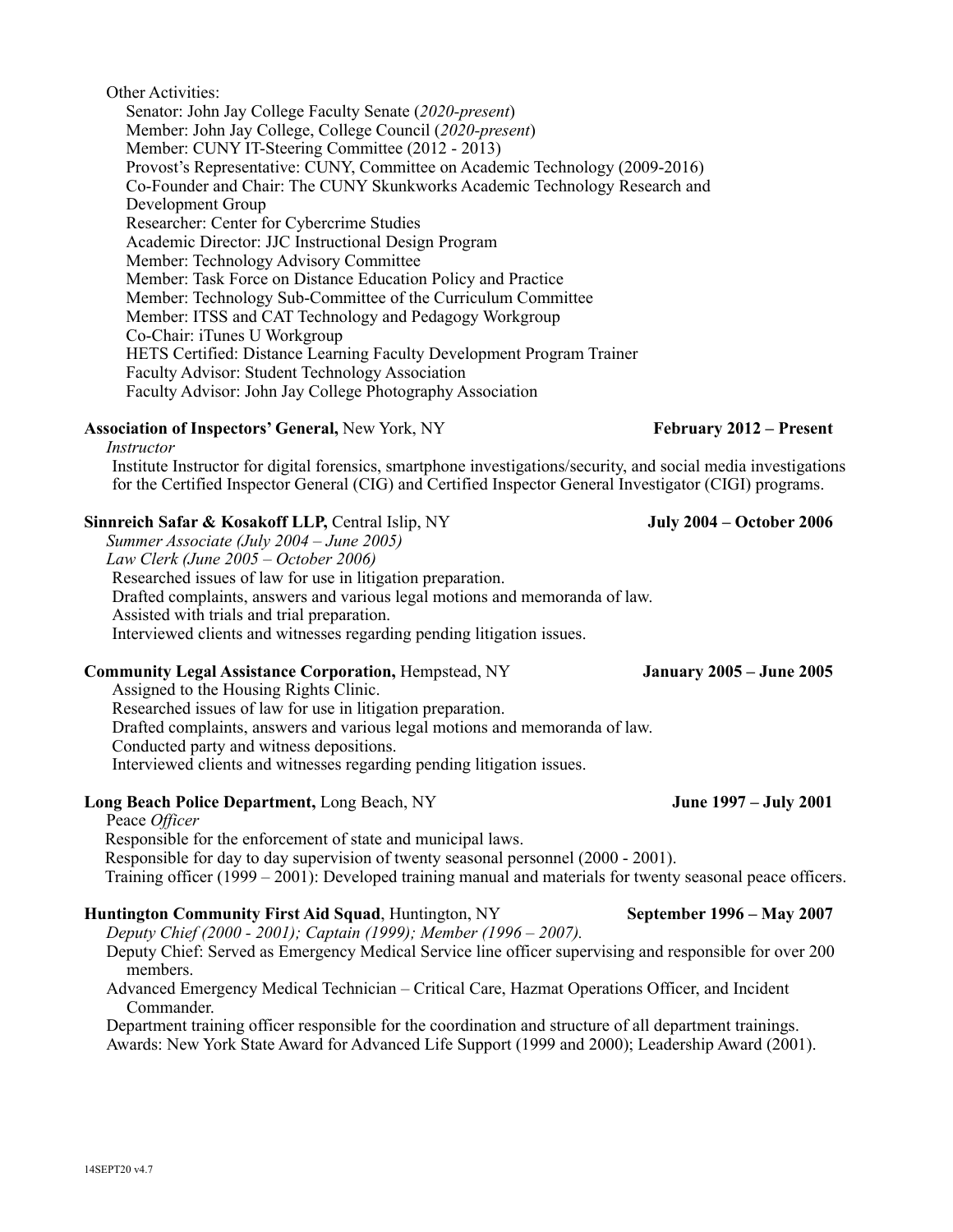#### **RESEARCH INTERESTS**

**Emerging Technology** IoT: Data Collection and Forensics Technology Law and Policy Information Security Applied Technology Crime Data Statistics Homeland Security and Domestic Emergency Preparedness Academic Technology

## **PUBLICATIONS**

Wandt, A. (2020). Tort: Property. In: Shapiro, L., Maras, M.-H. (eds) Encyclopedia of Security and Emergency Management. Springer. DOI: 10.1007/978-3-319-69891-5\_251\_1

Maras, M.-H. and Wandt, A. (2020). State of Ohio v. Ross Compton: Internet-Enabled Medical Device Data Introduced as Evidence of Arson and Insurance Fraud. The International Journal of Evidence and Proof, DOI: 10.1177/1365712720930600.

Eller, W. and Wandt, A. (2020). Contemporary Policy Challenges in Protecting the Homeland. Policy Studies Journal's Public Policy Yearbook, DOI: 10.1111/psj.12386.

Maras, M.-H. and Wandt, A. (2019). Enabling Mass Surveillance: Data Aggregation in the Age of Big Data and the Internet of Things. Journal of Cyber Policy, DOI: 10.1080/23738871.2019.1590437.

Wandt, A. (August 2013). "Title V: External Review. Academic Technology Evaluation For Borough of Manhattan Community College: College Quest Learning Management System

"Suffolk County Vector Control & Wetlands Management - Long Term Plan and Environmental Impact Statement: Law & Management Programs." Suffolk County Department of Heath Services & Suffolk County Department of Public Works, Jonathan Sinnreich, Adam Wandt, Et. al. November 2005.

"Department Rules and Regulations." Huntington Community First Aid Squad, June 2000.

"Seasonal Officer Training Program and Guide Book." City of Long Beach Police Department, April 2000.

### **INTELLECTUAL PROPERTY**

Wandt, A., Heifetz, E., Sonmez, M. (2020) Scrounger Forensics: OSINT Software for Law Enforcement. Hosted at:<https://scrounger.commons.gc.cuny.edu/>

Wandt, A., Logie, K., et al (2019) CP30: Anti Child Predator and Counter Terrorism Analysis Program. Developed in partnership with and hosted at the Federal Bureau of Investigation, New York Office.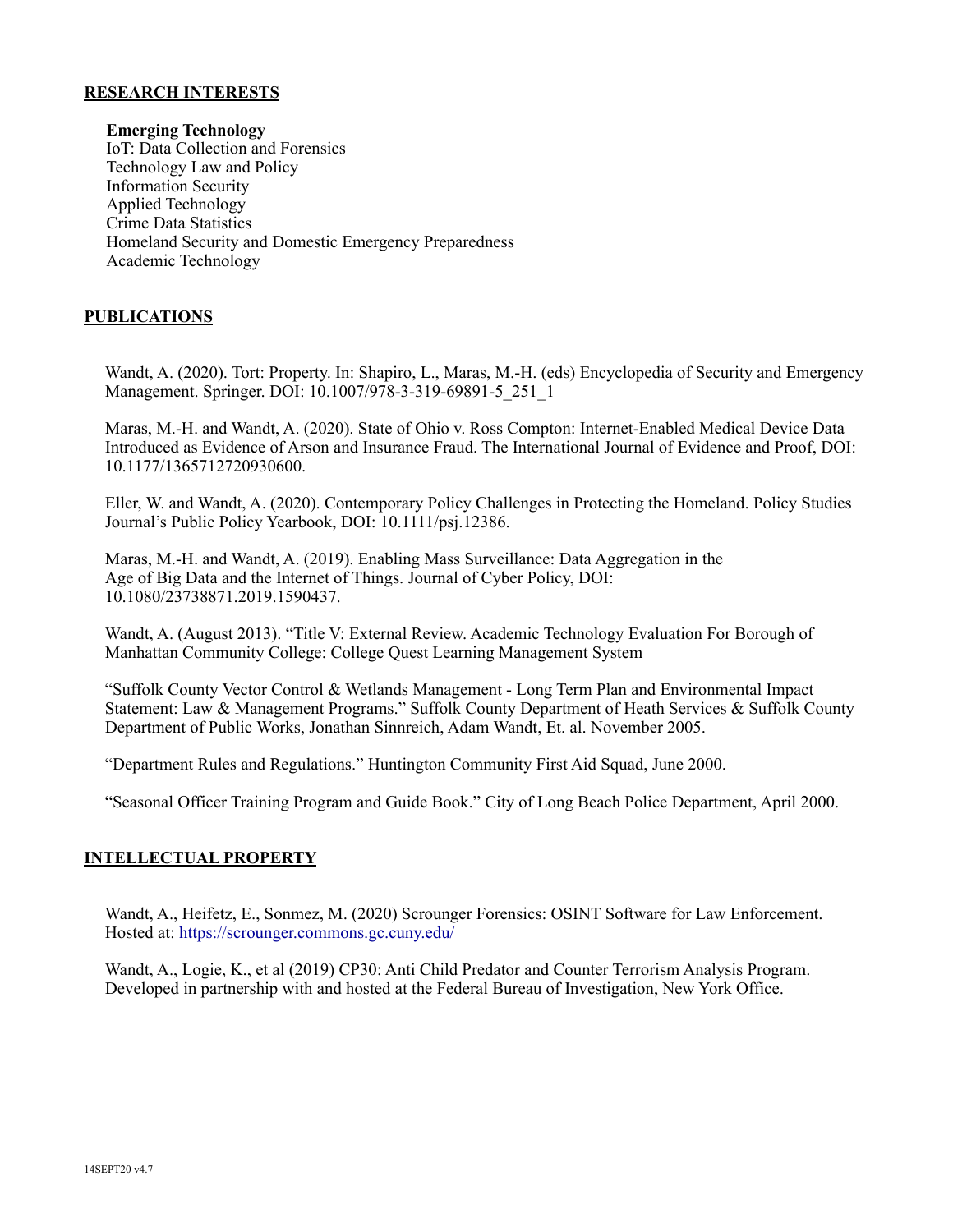### **WORKING PAPERS**

Maras, M-H, Arsovska, J., Wandt, A. (2020): Risk Assessment of Fentanyl Online: Development of F.A.A.D (Fentanyl and Analogues Detection) Drug Detection and Quantification Tool [In progress]

Maras, M-H, Arsovska, J., Wandt, A. (2020): Detecting Fentanyl and Major Players in Darknet Drug Markets by Analyzing Drug Networks and Developing a Threat Assessment Tool [In progress]

Wandt, A. (2020) Open Source Intelligence Methods for Law Enforcement and Intelligence Agencies [In progress]

Wandt, A., (2020) The Third-Party Problem: Moving Forward from Carpenter. [In progress].

### **GRANTS**

Bilyeau, N. and Wandt, A. "Cyber Justice: A John Jay College Podcast." Seed Grant: Office for the Advancement of Research. Spring 2020. (\$4,000).

Arsovska, J., Maras, M., Wandt, A., "Detecting Fentanyl and Major Players in Darknet Drug Markets by Analyzing Drug Networks and Developing a Threat Assessment Tool." National Institute of Justice, Department of Justice. 2019 – 2022. (\$598,637).

Salfati, G., O'Hara, P., Wandt, A. "Pedagogy and Technology Training." John Jay College of Criminal Justice Student Technology Fee. Faculty Development Grant. 2016 - 2017 (\$90,000).

Salfati, G., O'Hara, P., Wandt, A. "Pedagogy and Technology Training." John Jay College of Criminal Justice Student Technology Fee. Faculty Development Grant. 2015 - 2016. (\$90,000).

Salfati, G., O'Hara, P., Wandt, A. "Pedagogy and Technology Training." John Jay College of Criminal Justice Student Technology Fee. Faculty Development Grant. 2014-2015. (\$90,000).

Duffy, M., Wandt., A. CUNY Office of Academic Affairs e-book grant, 2011. (\$8,000).

Wandt., A. CUNY OAA Hybridization Grant Award, 2010. (\$48,414).

#### **SELECT PRESENTATIONS**

Wandt, A., Schriner, J., Orlowska, M., Riham, S. "Slack: Fostering a Student-Centric Academic Community." John Jay College Faculty Development Day, Virtual, August 25, 2020.

Wandt, A. "Transition from Audit to Investigation: Following the Digital Trail." (Invited). 2020 Florida Court Clerks & Comptrollers Association. Orlando, Florida, February 27, 2020.

Maras, M., and Wandt, A. "Open Source Intelligence." The Federal Bureau of Investigation: New York Office, December 17, 2019.

Wandt, A. et. al., "Advanced Blockchain Analysis and Cryptocurrency Investigations." The Association of Inspectors' General 2019 Annual Conference. West Palm Beach, Florida, September 26, 2019.

Wandt, A. "Digital Investigations: Smartphone, IoT, and Social Media Data Collection for Intelligence and Investigations." (Invited Plenary) 2019 Administrative Investigations Symposium. The Department of Defense: Inspector General. The Pentagon Reservation: The Mark Center, Alexandria, Virginia, May 22, 2019.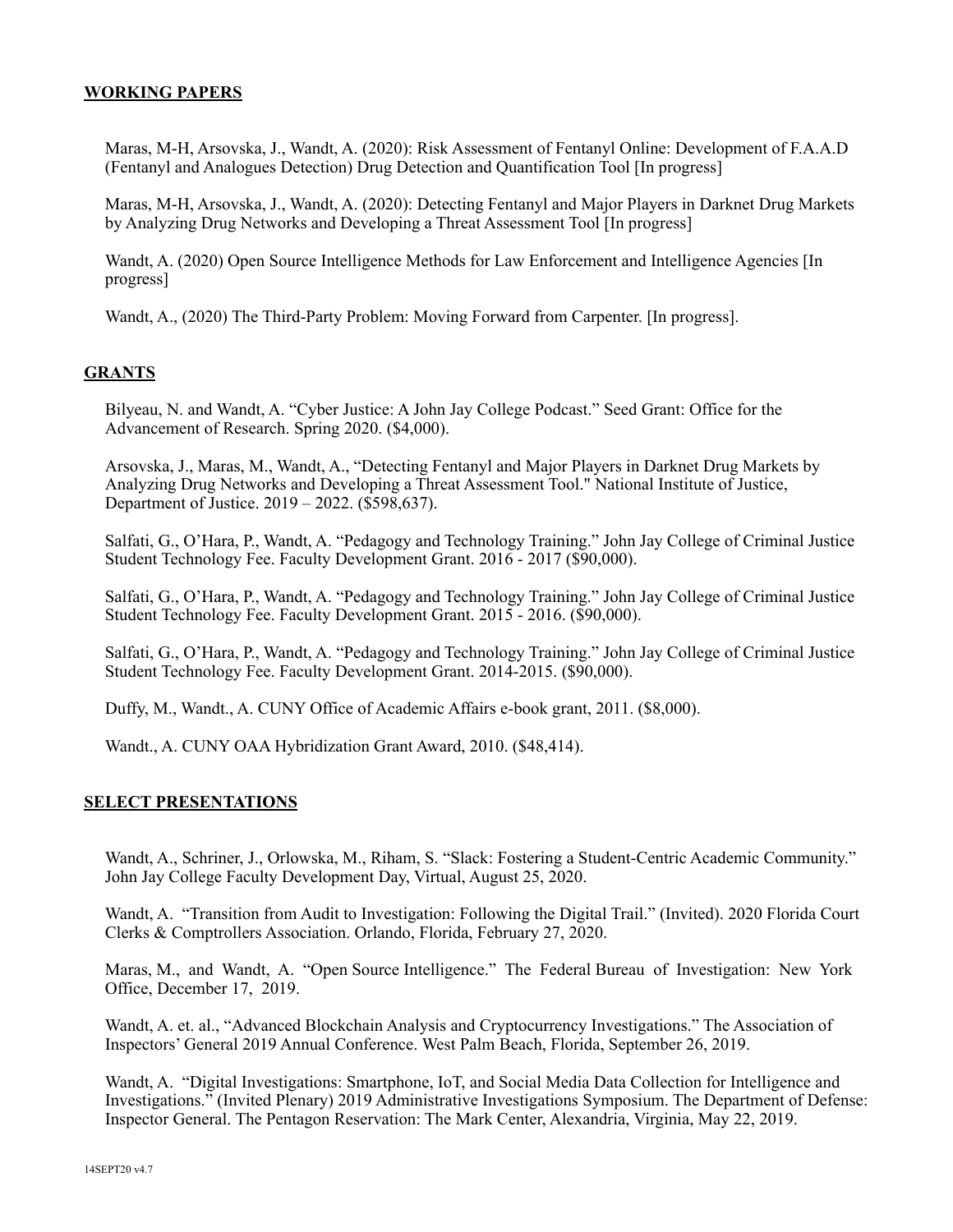Wandt, A. et. al., "Blockchain and Cryptocurrency: It Is As Easy As Pizza." The Federal Bureau of Investigation: New York Office. New York, NY, November 14, 2018.

Wandt, A., "Spearphishing 101: How Hackers are Penetrating Your Agency's Digital Defenses." The Association of Inspectors General 2018 Annual Conference. (Invited Plenary). Chicago, Illinois, October 24, 2018.

Wandt, A. et. al., "Advanced Blockchain Analysis and Cryptocurrency Investigations." The Federal Bureau of Investigation: Joint Terrorist Taskforce. New York, NY, October 17, 2018.

Wandt, A. "The Future of Digital Investigations: Smartphone, IoT, and Social Media Data Collection for Intelligence and Investigations." The Department of Defense: Inspector General. The Pentagon Reservation: The Mark Center, Alexandria, Virginia, September 19-20, 2018.

Wandt, A. "Digital Investigations: Preparing Law Enforcement for Emerging Threats." The Arizona Department of Economic Sustainability - Office of the Inspector General. Phoenix, Arizona, June 13, 2018.

Maras, M., and Wandt, A. "IoT Data Collection and Analytics" The Federal Bureau of Investigation and Joint Terrorist Taskforce. May 2, 2018.

Maras, M., and Wandt, A. "Protective Methods for the Digital Age" Symposium on Women in Law Enforcement: Sponsored by John Jay College of Criminal Justice and the The Federal Bureau of Investigation, March 23, 2018.

Maras, M., and Wandt, A. "Hacking...You  $\sim$  Phishing, Spearphishing, and Whaling: Email Forensics and Countermeasures," The Federal Bureau of Investigation: New York Office, February 28, 2018.

Maras, M., and Wandt, A. "Data Collection Efforts and Investigations: The Internet of Things." The Federal Bureau of Investigation: New York Office, January 17, 2018.

Wandt, A. "IOT: The Future of Investigations." The Annual Meeting of the Association of Inspectors' General, Austin, Texas, November 2017.

O'Hara, P., Sainato, V., Wandt, A., "Police for Rent: The Thin Legal Line Between Public Service and Private Employment." American Society of Criminology, New Orleans, November 2016.

Wandt, A. "Practical Investigation Techniques using smartphones, digital evidence and the cloud." The Association of Inspectors General New York / New Jersey Training. (7 Hours). Albany, New York, May 2016

Wandt, A., "Online Security and Privacy for Security Practitioners." Invited Keynote: American Society for Industrial Security (ASIS) New York City YP Chapter. New York, New York, September 2015.

Binns, C., and Wandt, A. "Digital KungFu: Personal Digital Protection for the Law Enforcement Community." The New York City Department of Investigation, New York, New York, April 2015.

Wandt, A. "Digital KungFu: Personal Digital Protection for the Modern Day Lawyer." University of South Carolina School of Law, Columbia, South Carolina, March 2015.

Binns, C., and Wandt, A. "Digital KungFu: Personal Digital Protection for the Inspector General." The Annual Meeting of the Association of Inspectors' General, Newark, New Jersey, February 2015.

Binns C. and Wandt A. "Protecting Yourself in the Digital Age: How To "Association of Certified Fraud Examiners, NYC Conference 2014, New York, New York.

Binns C., and Wandt, A. "Protecting Yourself in the Digital Age: How To "Association Of Inspectors General: Annual Conference 2014, Newark, New Jersey.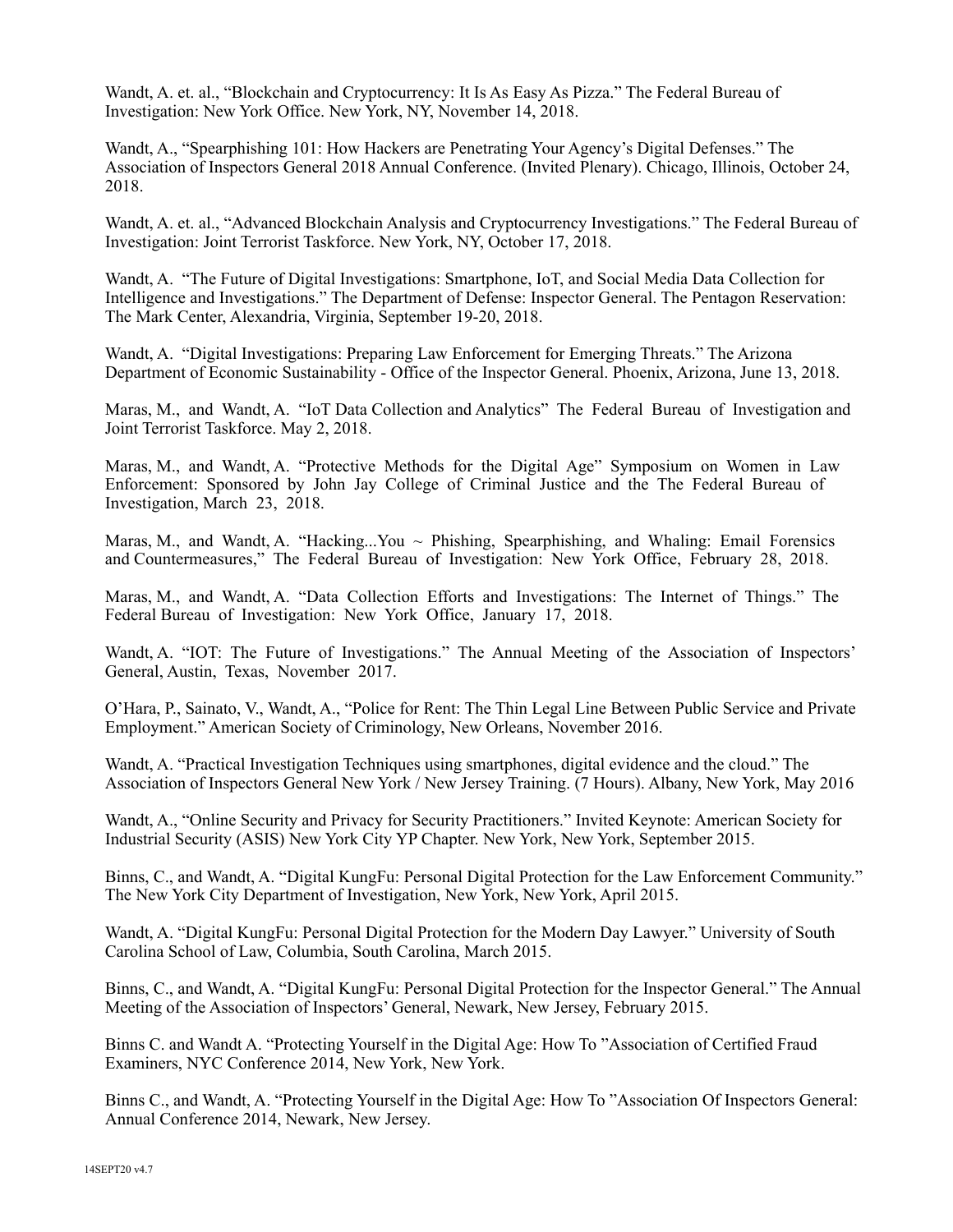Wandt, A., and Wang, F. "MOOCs for Justice" CUNY IT Conference, New York, New York, December 2013.

Wandt, A., et. al. "New York City Nursing Education Consortium in Technology. CUNY IT Conference, New York, 2013

Wandt, A., and Wang, F. "MOOCs, Tools, Services, and Other Latest Trends in Online Education." CUNY IT Conference, New York, New York, December 2013.

Wandt, A., et. al.. "BYOD: The use of Via Response in the classrooms." CUNY IT Conference, New York, New York, December 2013.

Wandt, A.,"BYOD Classroom Success" *Invited Speaker* Sloan-C , Orlando, Florida, November 2013

Rivera A., and Wandt, A. "Mobile Forensics: Thinking Outside the Box. "Association Of Inspectors General: Annual Conference 2013, New Orleans, Louisiana.

Wandt, A., et. al.. "MOOCS" *Invited Speaker* Educause, Anaheim, California, October 2013.

Wandt, A., and Wang, F. "MOOCs for Justice" CUNY IT Conference, New York, New York, December 2013.

Wandt, A., et. al. "New York City Nursing Education Consortium in Technology. CUNY IT Conference, New York, 2013

Wandt, A., Wang, F. **"**MOOCs, Tools, Services and Other Latest Trends in Online Education", CUNY IT Conference, New York, New York, November 2012

 Wandt, A. **"**Evaluating New Academic Technologies", CUNY IT Conference, New York, New York, November 2012

Wandt, A. **"**A History of Reactionary Weapons Legislation in the United States", American Society of Criminology, Chicago Illinois, November 2012.

Rubin, M., Walker, M., Wandt, A. **"**Crime and Arrest Rates of Youthful Offenders: A Cross City Analysis", John Jay College of Criminal Justice International Conference: Global Perspectives on Justice, Security and Human Rights, New York, New York, June 2012

 Wandt, A., Kom, L. **"**Print and Shoot: The Dangers and Policy Implications of 3D Printers in the Home", John Jay College of Criminal Justice International Conference: Global Perspectives on Justice, Security and Human Rights, New York, New York, June 2012

 Wandt, A., Kom, L. **"**Print and Shoot: The Dangers and Policy Implications of 3D Printers in the Home", Academy of Criminal Justice Sciences, 49th Annual Meeting, New York, New York, June 2012

 Wandt, A., et al. **"**Skunkworks: Past Present and Future", CUNY IT Conference, New York, New York, December 2011

Wandt, A. "From Textbooks to eBooks: The Successes and Challenges of Transforming the Way We Educate", CUNY IT Conference, New York, New York, December 2011

Wandt, A. **"**Exploring e-Content: how to capture and present course content in a digital format", CUNY IT Conference, New York, New York, December 2010

Wandt, A. **"**Raising the Bar in Online and Hybrid Education: JJC's Instructional Design Program", CUNY IT Conference, New York, New York, December 2010

Wandt, A. "Faculty Development: Podcasting & Lecture Capture", HETS Distance Education: Best Practices Showcase, San Juan, Puerto Rico, January 2010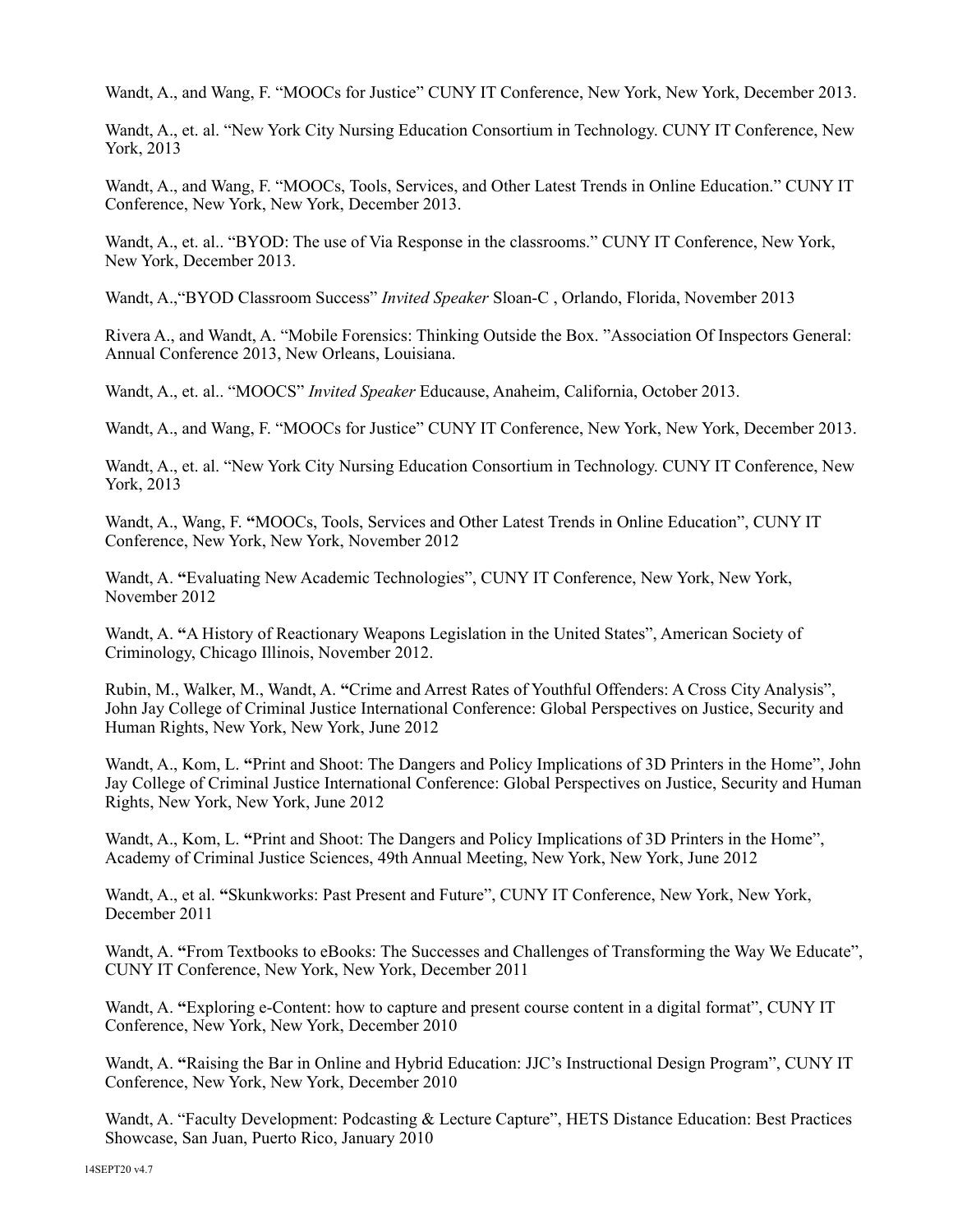Wandt, A. "Generation @: Teaching 21st Century Students", The Center for the Advancement of Teaching at John Jay College of Criminal Justice, November 2009

Wandt, A. "Social Networking for Government and NGO's", American Society of Public Administration: Section on Women in Public Administration, October 2009

Wandt, A. "iTunes U, Go to Meeting and the Power of You-Tube", Content and Contact Online; Technology-Enhanced Learning for Public Affairs and Administration, Panel Proposal for 2009 New York State Political Science Association

Wandt, A., Chair: "Cybercrime & Law Enforcement Panel", John Jay College of Criminal Justice: Public Management & Criminal Justice Technology Conference, November 2008

Wandt, A. "Meeting Students Where They Are: Teaching and Learning Using Pop Culture", CUNY Provost Council of the CASTL Project, November 2008

### **HONORS, AWARDS & DISTINCTIONS**

John Jay College Distinguished Faculty Service to Students Award, 2020

John Jay College Distinguished Teaching Award, 2014

The Ribaudo Award for Academic Excellence, December 2010

John Jay College of Criminal Justice, Graduate Dean's List Dinner, Most Number of Student Nominations Received: Faculty Member of Distinction and Influence, 2008

New York State Senate – Proclamation of Recognition & Distinction, 2002

New York State Assembly – Citation, 2002

New York State Assembly – Merit Award, 2002

Suffolk County Executive's Certificate of Achievement, 2002

Suffolk County Legislature's Certificate of Notable Recognition, 2002

New York State Volunteer Ambulance & Rescue Association – Unit Citation, 2002

New York State Volunteer Ambulance & Rescue Association – Leadership Award, 2001

Suffolk County Emergency Medical Services Council – Advanced Life Support Provider of the Year, Runnerup, 2001

Suffolk County Emergency Medical Services Council – Award of Merit, 2000 and 2001

Suffolk County Police Department Public Service Award, May 1997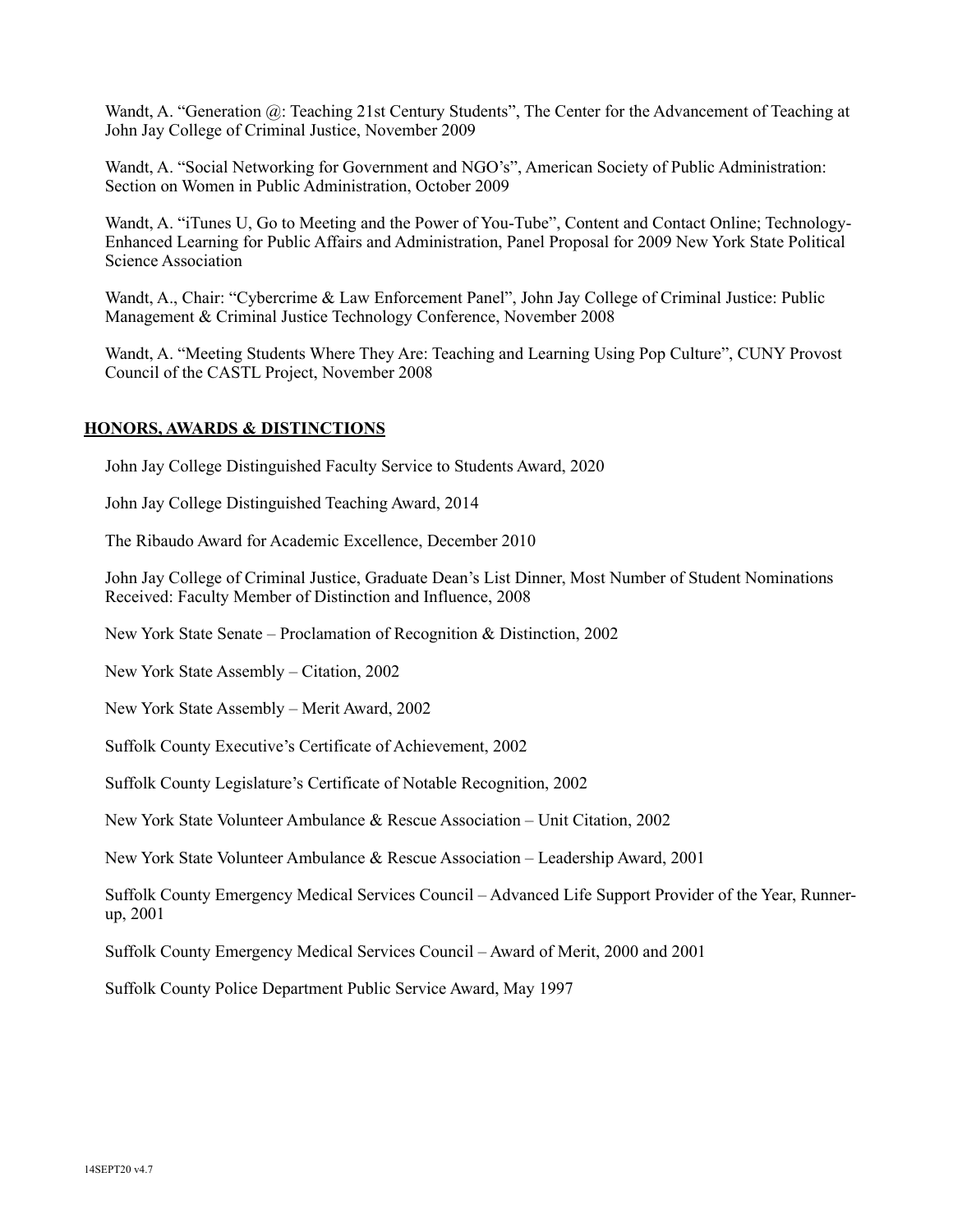### **MEDIA APPEARANCES**

Hackman, M. (2020, Sept 2). The Wall Street Journal: "U.S. Seeks to Expand Biometric Data It Collects From Immigrants." Retrieved from: https://www.wsj.com/articles/u-s-seeks-to-expand-biometric-data-it-collectsfrom-immigrants-11599074061

Rihl, J. (2020, August 6). Public Source: "'If your mom can go in and see it, so can the cops': How law enforcement is using social media to identify protesters in Pittsburgh." Retrieved from: https:// www.publicsource.org/pittsburgh-police-arrest-blm-protesters-social-media-facial-recognition/

Rudegeair, P. (2020, July 22). The Wall Street Journal: "Fake Businesses Are Fooling Real Banks Into Processing Online Drug Purchases." Retrieved from: https://www.wsj.com/articles/fake-businesses-arefooling-real-banks-into-processing-online-drug-purchases-11595415601

Jackson, R. (2020, July 13). The Milwaukee Independent: "Stop Accusing the Black Lives Matter Movement of Ignoring So-Called 'Black-on-Black' Crime." Retrieved from: https://www.milwaukeeindependent.com/ featured/stop-accusing-black-lives-matter-movement-ignoring-called-black-black-crime/

Marie, F. (2020, July 1). The Francene Marie Show: "Scored Interview with Adam Scott Wandt." Retrieved from: https://country1037fm.com/episodes/scored-interview-with-adam-scott-wandt/

Sheets, T. (2020, June 25). The Orlando Sentinel: "P.A. system or 'sonic weapon'? Cops' use of military-grade speakers at Orlando protests prompts backlash." Retrieved from: https://www.orlandosentinel.com/news/ breaking-news/os-ne-orlando-george-floyd-protests-lrad-opd-20200625-vke7xwiggbg23llwetr4eggsz4 story.html

Formoso, J. (2020, June 24). Fox 5 News: "Detroit police challenged over face recognition flaws, bias." Retrieved from: https://www.fox5ny.com/news/detroit-police-challenged-over-facial-recognition-flaws-bias

Allyn, B. (2020, June 11). NPR: "Amazon Announces 1-Year Moratorium On Police Use Of Its Facial-Recognition Technology." Retrieved from: https://www.capradio.org/news/npr/story?storyid=875311072

Spencer, S. (2020, June 9). NBC 10 Philadelphia: "Fact Check: Trump Tweets Baseless Claims About Injured Buffalo Protester." Retrieved from: https://www.nbcphiladelphia.com/news/national-international/fact-checktrump-tweets-baseless-claims-about-injured-buffalo-protester/2425670/

Geiger, D. (2020, June 5). Oxygen News: "Philadelphia Man Allegedly Sold Homemade Dynamite During Protests, 'Terrorized Neighborhoods'." Retrieved from: https://www.oxygen.com/crime-news/talib-crumpallegedly-sold-dynamite-on-social-media-during-protests

Geiger, D. (2020, May 6). Oxygen News: "COVID-19 Researcher 'On Verge' Of 'Significant' Breakthrough Gunned Down In Suspected Murder-Suicide." Retrieved from: https://www.oxygen.com/crime-news/covid-19 researcher-bing-liu-killed-murder-suicide

Geiger, D. (2020, March 3). Oxygen News: "I Kept Looking Over My Shoulder': Teen Suspects Ex-Boyfriend Targeted Her In Dark Web Hit Job." Retrieved from: https://www.oxygen.com/crime-news/alexis-sternallegedly-targeted-online-asssasination-plot-besa-mafia

Jiminez, M. (2020, February 19). The Jewish Voice: "DeBlasio: NYPD Made 'Mistake' Having Post Reporter Subpoenaed." Retrieved from: https://thejewishvoice.com/2020/02/deblasio-nypd-made-mistake-having-postreporter-subpoenaed/

Annese, J. (2020, February 15). Governing: "New York Post Reporter's Twitter Account Was Subpoenaed by Police." Retrieved from: https://www.governing.com/now/New-York-Post-Reporters-Twitter-Account-Was-Subpoenaed-by-Police.html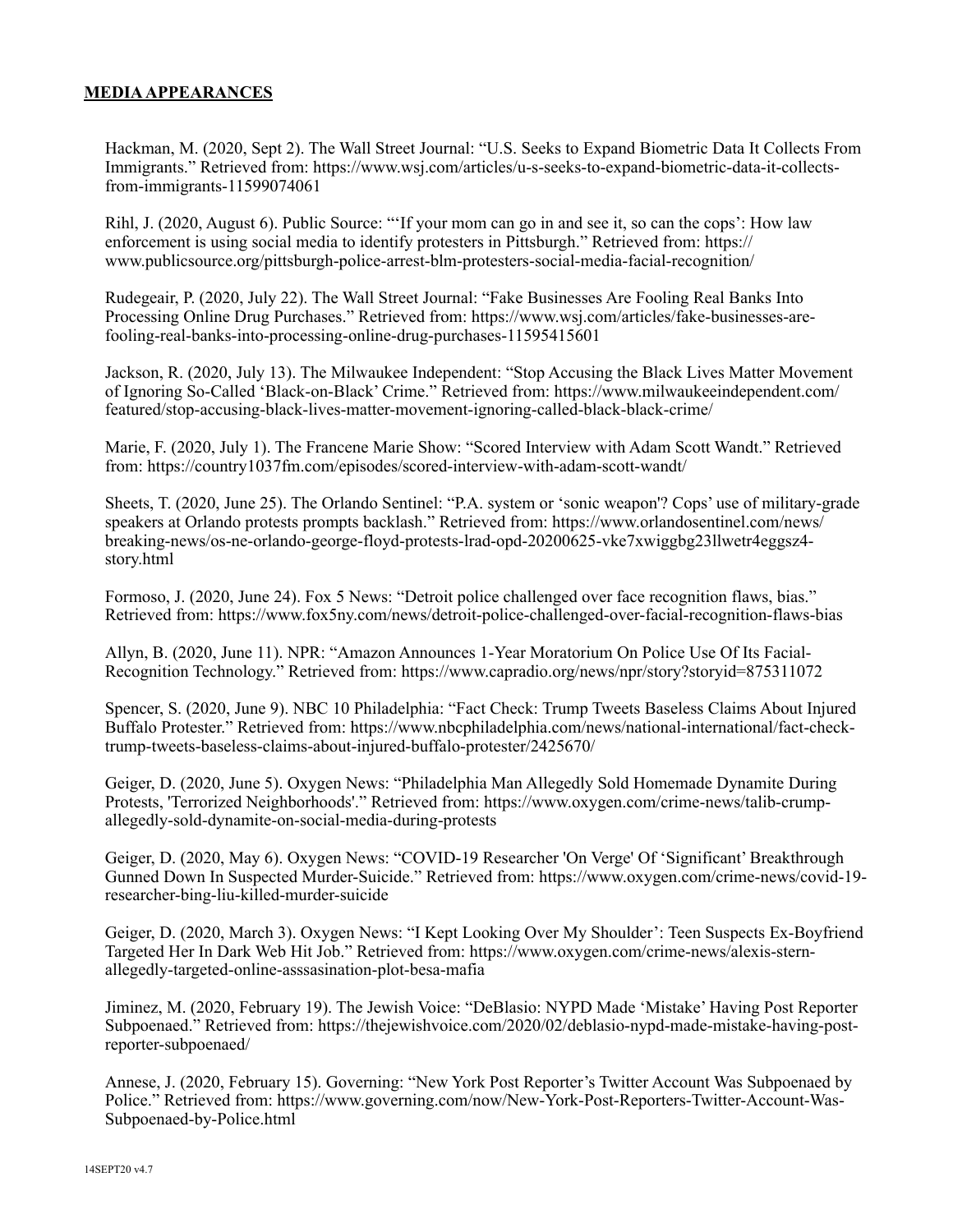Geiger, D. (2020, February 14). Oxygen News: "After Killer's Guilty Plea, Bianca Devins' Family And Friends Focus On Celebrating Her Life Through Art, Fashion." Retrieved from: https://www.oxygen.com/ crime-news/bianca-devins-art-will-be-shown-in-upstate-ny-at-the-bee-gala

McCarthy, C. (2020, February 13). The New York Post: "NYPD tried to subpoena NY Post reporter's Twitter account citing anti-terror law." Retrieved from: https://nypost.com/2020/02/13/nypd-tried-to-subpoena-nypost-reporters-twitter-account-citing-anti-terror-law/

Priolo, T. (2020, January 29). Fox 5 New York: "Ban cops from using facial-recognition tech, lawmaker says." Retrieved from: https://www.fox5ny.com/news/ban-cops-from-using-facial-recognition-tech-lawmaker-says

Millward, D. (2020, January 23). The Telegraph: "Inside Clearview, the secretive facial recognition start-up that can reveal your identity from single photo." Retrieved from: https://www.telegraph.co.uk/technology/ 2020/01/23/inside-clearview-secretive-facial-recognition-start-up-can-reveal/

Davis, E. (2020, January 4). Baltimore Sun: "Maryland crime data highlights inconsistent statistics; recent assault data for Carroll County differs with FBI, MSP." Retrieved from: https://www.baltimoresun.com/ maryland/carroll/news/cc-cns-crime-data-20200105-kffkcjv6z5hdzpzpsyz7arzhta-story.html

Reagan, K. (2019, December 27). East Valley Tribune: "Waymo is emerging as a new crime-fighting tool." Retrieved from: https://www.eastvalleytribune.com/news/waymo-is-emerging-as-a-new-crime-fighting-tool/ article\_f40dcf3a-2376-11ea-8277-cfa3f8b99539.html

Geiger, D. (2019, December 9). Oxygen News: "Did Viral 'White Van Hoax' Cause An Innocent Man's Murder?" Retrieved from: https://www.oxygen.com/crime-news/white-van-hoax-gjuandell-effinger-favianmiguel-murder-baltimore-facebook

Feuerherd, B. (2019, November 24). The New York Post: "How the NYPD's fingerprint database got shut down by a computer virus." Retrieved from: https://nypost.com/2019/11/24/how-the-nypds-fingerprintdatabase-got-shut-down-by-a-computer-virus/

Shammas, B. (2019, November 20). The Washington Post: "Three teens, tired of video games, decided to play 'catch a predator.' Police say it worked." Retrieved from: https://www.washingtonpost.com/nation/2019/11/20/ three-teens-tired-video-games-decided-play-catch-predator-police-say-it-worked

Schachter, K. (2019, November 19). Newsday: "Long Island firm fielding 240 calls a week for its anti-vaping device after 'Today' spot." Retrieved from: https://www.newsday.com/business/technology/vape-detectionsoter-technologies-1.38703013

Wilson, M. (2019, October 1). Statesman: "For Austin police, encrypting radio chatter means weighing transparency vs. safety." Retrieved from: https://www.statesman.com/news/20191001/for-austin-policeencrypting-radio-chatter-means-weighing-transparency-vs-safety

Bilyeau, N. (2019, October 4). The Crime Report: "Hospitals hit with ransomware, FBI issues new alert." Retrieved from: https://thecrimereport.org/2019/10/04/hospitals-hit-with-ransomware-as-fbi-issues-new-alert/

Scott, H.A. (2019, September 24). Newsweek: "11-year-old boy stole family car to go live with a man he met on snapchat." Retrieved from: https://www.newsweek.com/11-year-old-boy-stole-car-snapchatpredator-1461094

Bilyeau, N. (2019, September 20). The Crime Report: "Think Your Phone is Spying on You? So is Your Dishwasher." Retrieved from: https://thecrimereport.org/2019/09/20/think-your-phone-is-spying-on-you-so-isyour-dishwasher/

Jensen, K.T. (2019, September 6). Newsweek: "Grieving father says son was lured to his death by fake snapchat date." Retrieved from: https://www.newsweek.com/murdered-fake-snapchat-profile-1458092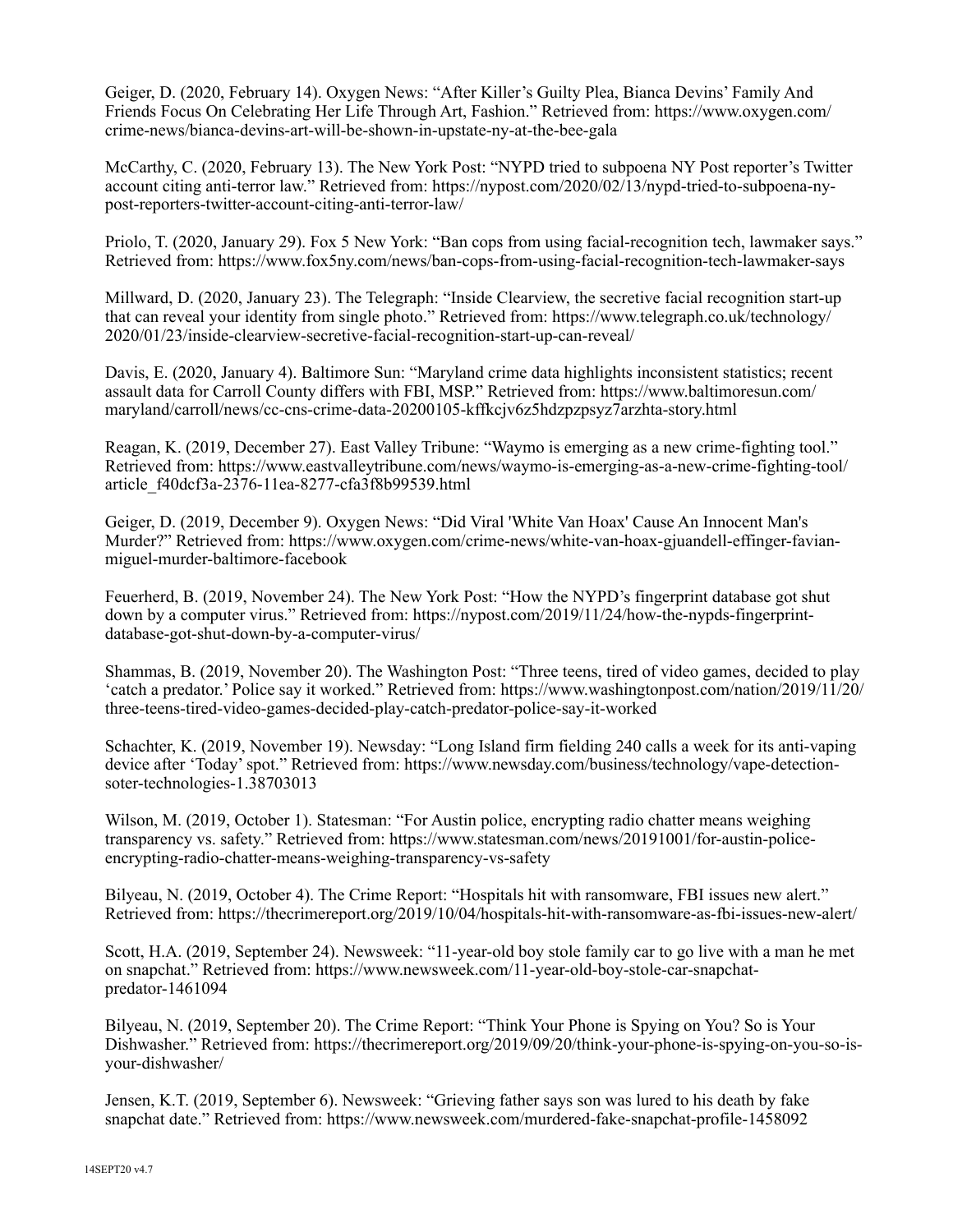Schachter, K. (2019, September 2). Newsday: "LI firms make devices to help detect vaping use in schools." Retrieved from: https://www.newsday.com/business/technology/vaping-schools-students-sensors-1.35657330

Jackson, J. (2019 August 26). WFPL: "Louisville police expected a grow operation. they found Christmas lights." Retrieved from: https://wfpl.org/kycir-louisville-police-expected-a-grow-operation-they-foundchristmas-lights/

Stieber, Z. (2019 August 20). The Epoch Times: "Epstein Partner Ghislaine Maxwell Staged Recent Pictures With Help of Attorney: Report." Retrieved from: https://www.theepochtimes.com/epstein-partner-ghislainemaxwell-staged-recent-pictures-with-help-of-attorney-report\_3048833.html

Inside Edition Staff (2019, August 19). Inside Edition: Infamous photos of ghislaine maxwell at in-n-out burger show signs of being photoshopped, expert says." Retrieved from: https://www.insideedition.com/ infamous-photos-ghislaine-maxwell-n-out-burger-show-signs-being-photoshopped-expert-says-55365

Doffman, Z. (2019, May 26). Forbes: Snapchat has become a 'haven for child abuse' with its 'self-destructing messages.'" Retrieved from: https://www.forbes.com/sites/zakdoffman/2019/05/26/snapchats-self-destructingmessages-have-created-a-haven-for-child-abuse/#7c870ebc399a

Urwin, R. (2019, May 26). The Times UK: "Predators flock to teen app Snapchat, a safe space for child abuse." Retrieved from: https://www.thetimes.co.uk/edition/news/predators-flock-to-snapchat-a-safe-spacefor-child-abuse-9ztwf0tf9

Murphy, H. (2019, May 22). CBS News: "'Plug your ears and run': NYPD's use of sound cannons is challenged in federal court." Retrieved from: https://www.nbcnews.com/news/us-news/plug-your-ears-run-nypd-s-usesound-cannons-challenged-n1008916

Spina, J. (2019, May 21). Times-Call: "Experts: Encrypting police scanners begs for broader policy." Retrieved from: https://www.timescall.com/2019/05/21/experts-encrypting-police-scanners-begs-for-broader-policy/

Gainer, A. (2019, May 18). CBS2 NY: "How Celeb Faces Help NYPD's Facial Recognition Technology" Retrieved from: https://newyork.cbslocal.com/video/4087401-how-celeb-faces-help-nypds-facial-recognitiontechnology/

Roth, J. (2019, May 17). NBC NY4: "'NYPD Under Fire for Controversial Face Recognition Tech" Retrieved from: https://www.nbcnewyork.com/on-air/as-seen-on/NYPD-Under-Fire-for-Controversial-Face-Recognition-Tech\_New-York-510097192.html

Hautala, L. (2019, May 14). CNET: "San Francisco becomes first city to bar police from using facial recognition." Retrieved from: https://www.cnet.com/news/san-francisco-becomes-first-city-to-bar-police-fromusing-facial-recognition/

Murphy, H. (2019, May 4). The New York Times: "A Mystery Frequency Disrupted Car Fobs in an Ohio City, and Now Residents Know Why." Retrieved from: https://nyti.ms/2DNntPO

Dokoupil, T. (2019, April 29). CBS This Morning: "Whistleblower reveals info on companies buying and selling your location data." Retrieved from: https://www.cbsnews.com/news/location-tracking-whistleblowerreveals-info-on-companies-buying-and-selling-your-location-data/

Silverstein, E. (2019, April 04). Casino.org: "Drones Monitor Illegal Gambling in China, Surveil US Casinos." Retrieved from: https://www.casino.org/news/drones-monitor-illegal-gambling-in-china-surveil-us-casinos

Sisak, M. (2019, March 25). Sentinel Colorado: "FBI tracked Michael Cohen's phones with controversial device." Retrieved from: https://www.sentinelcolorado.com/0trending/fbi-tracked-michael-cohens-phoneswith-controversial-device/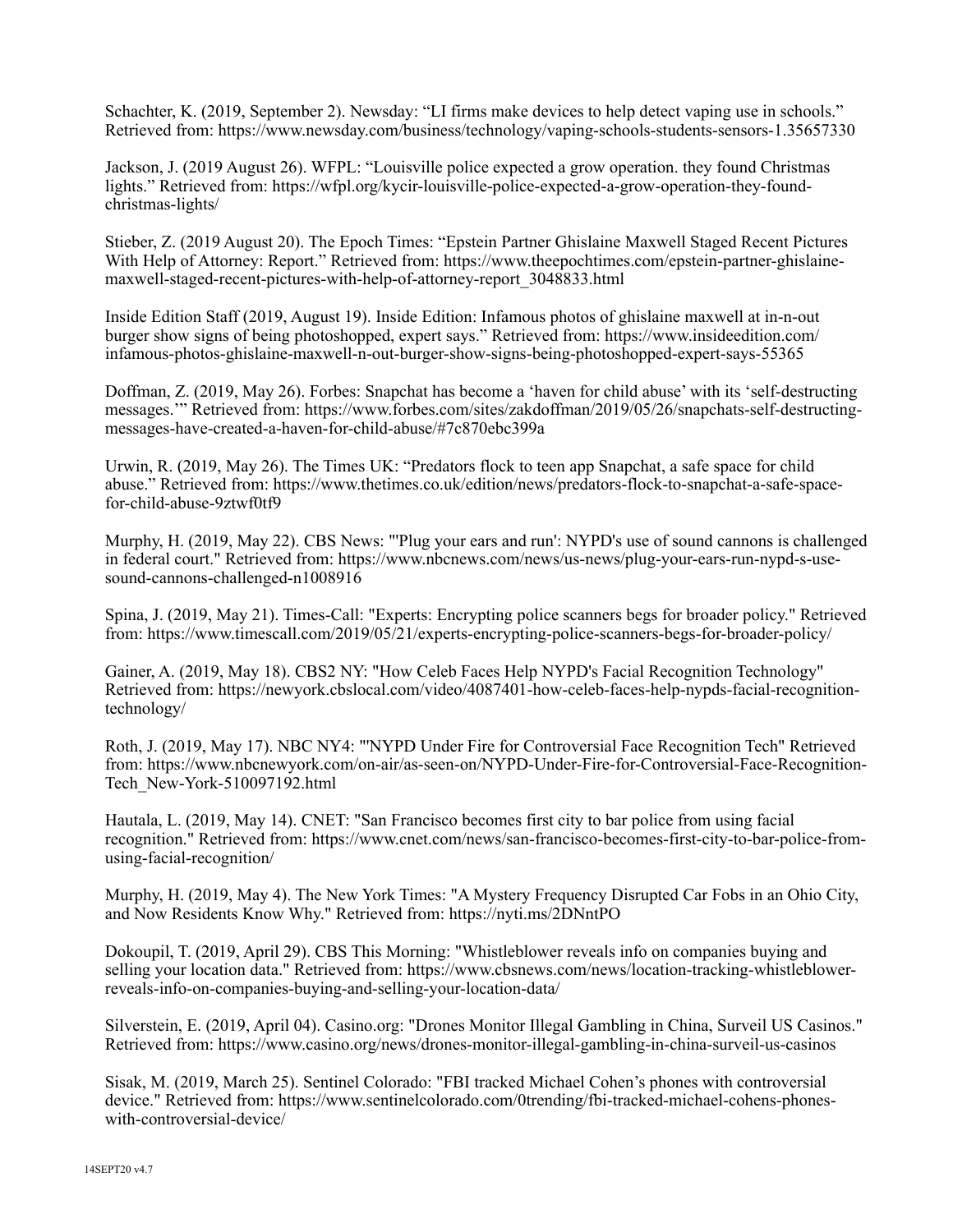St. Amour, M. (2019, March 22). Times-Call: "Boulder County bomb squad robots increase officer safety, raise concerns about tech in policing." Retrieved from: https://www.timescall.com/2019/03/22/boulder-countybomb-squad-robots-increase-officer-safety-raise-concerns-about-tech-in-policing/

Sacks, M. (2019, February 20). Fox 5 NY: "NYC police union likely to appeal ruling on body cameras." Retrieved from: http://www.fox5ny.com/news/nyc-police-body-cameras-ruling

Chan, M. (2019, February 12). Time Magazine: "Betrayals, a \$100 Million Bribery and a Netflix Star: These Are the 7 Biggest Bombshells From El Chapo's Trial." Retrieved from: http://time.com/5515745/el-chapotrial-bombshells/

DiPierro, A. (2018, December 5). The Palm Springs Desert Sun: "Coachella Valley Price Radio System Will Cut Access to Local Media, Including the Desert Sun." Retrieved from. https://www.desertsun.com/story/news/ 2018/12/05/palm-springs-area-police-radio-system-cutting-access-desert-sun-kesq-kmir-city-news/ 2210729002/

Bruner, B. (2018, November 22). The Columbus Dispatch: "Social media expansion helps sheriff's office build trust, followers." Retrieved from https://www.dispatch.com/news/20181122/social-media-expansion-helpssheriffs-office-build-trust-followers

St. Amour, M. (2018, October 11). Times-Call Local News: "Longmont Police Scanners Go Silent for Unannounced "Pilot Project." Retrieved from http://www.timescall.com/longmont-local-news/ci\_32198667/ longmont-police-scanners-encrypted-channel

Hobson, J. (2018, January 22). NPR Here & Now: "Snapchat 'Has Become A Haven' For Child Predators, Criminal Justice Scholar Says." Retrieved from https://www.wbur.org/hereandnow/2018/01/22/snapchat-childpredators

Gavin, R. (2017, September 25). Times Union: "Google Technology Ruling Delays Oquendo Murder Case in Troy." Retrieved from https://www.timesunion.com/news/article/Google-technology-on-trial-in-Troy-12227442.php

Wolfe, J. (2017, May 16). The New York Times: "How to Beat the Hackers." Retrieved from https:// www.nytimes.com/2017/05/16/nyregion/new-york-today-how-to-beat-the-hackers.html?smid=tw-share&r=0

Barchenger, S. (2017, March 19). The Tennessean (USA Network): Nashville Police to Search Jocques Clemmons' Social Media. Retrieved from http://www.tennessean.com/story/news/crime/2017/03/19/nashvillepolice-search-jocques-clemmons-social-media/98903932/

Margulis, A. (2017, March 6). Citizen Times: "Police Get Social to Solve Crimes, Build Community Connections." Retrieved from https://www.citizen-times.com/story/news/local/2017/03/06/police-get-socialsolve-crime-build-community-connections/98580614/

Locke, C. (2016, October 18). Wired: "True Crime Podcasts Bring Closure - And Maybe Even Reform." Retrieved from https://www.wired.com/2016/10/true-crime-podcasts-effect/

Cheng, P. (2016, August 4). NBC 4 I-Team: New York's 'Revenge Porn' Law Doesn't Protect People Who Took Photos Willingly. NBC 4 News. Retrieved from http://www.nbcnewyork.com/news/local/Revenge-Porn-Law-New-York-Doesnt-Protect-People-Who-Took-Photos-Willingly-389232302.html

Denselow, W. (2016, July 29). CCVT News (America): My Panda: New app gives users security alerts. Retrieved from https://youtu.be/dfYKPCPVGU4

Webb, A. (2016, March 23). Bloomberg TV News: How FBI Could Hack Gunman's iPhone Without Apple. Retrieved from https://www.bloomberg.com/news/videos/2016-03-23/how-fbi-could-hack-gunman-s-iphonewithout-apple